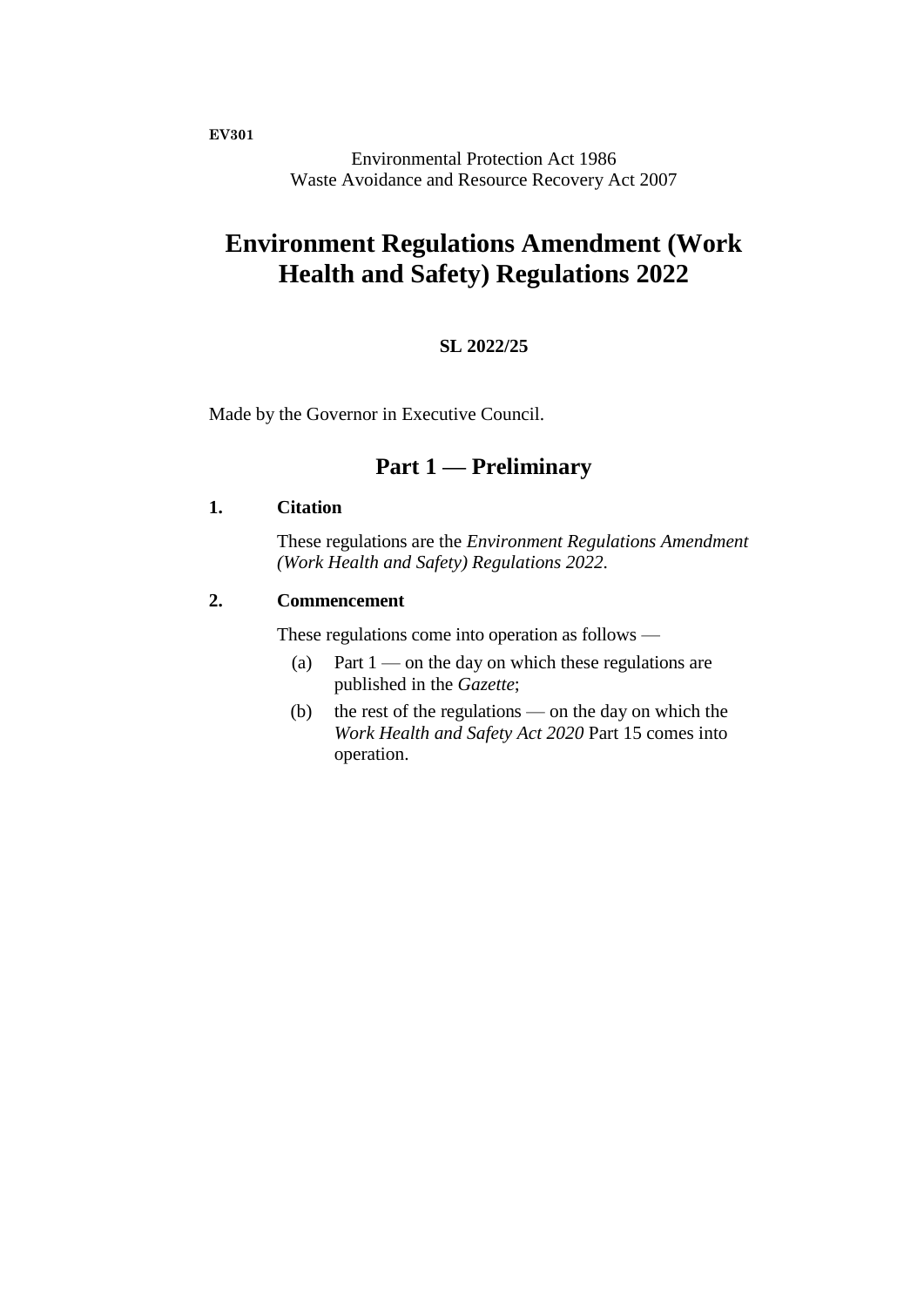# **Part 2 —** *Environmental Protection (Noise) Regulations 1997* **amended**

# **3. Regulations amended**

This Part amends the *Environmental Protection (Noise) Regulations 1997*.

# **4. Regulation 2 amended**

(1) In regulation 2(1) insert in alphabetical order:

*amusement structure* means equipment operated for hire or reward that provides entertainment or amusement through movement of the equipment, or part of the equipment, or when passengers travel on, around or along the equipment or move the equipment through self-powered motion;

*mine operator* has the meaning given in the *Work Health and Safety (Mines) Regulations 2022* regulation 5C;

*surface mining operations* means mining operations within the meaning of the *Work Health and Safety (Mines) Regulations 2022* that are not underground.

(2) In regulation 2(1) in the definition of *rural premises* delete "section 4(1)." and insert:

section  $4(1)$ ;

# **5. Regulation 3 amended**

Delete regulation  $3(1)(g)$  and insert:

- (g) noise emissions of any of the following kinds, but only if every reasonable and practicable measure has been taken to reduce the effect of the noise emission consistent with providing an audible warning to people —
	- (i) noise emissions from a device for warning pedestrians installed at a pedestrian crossing on a road;
	- (ii) noise emissions from a device for warning of the passage of a train installed at a level crossing;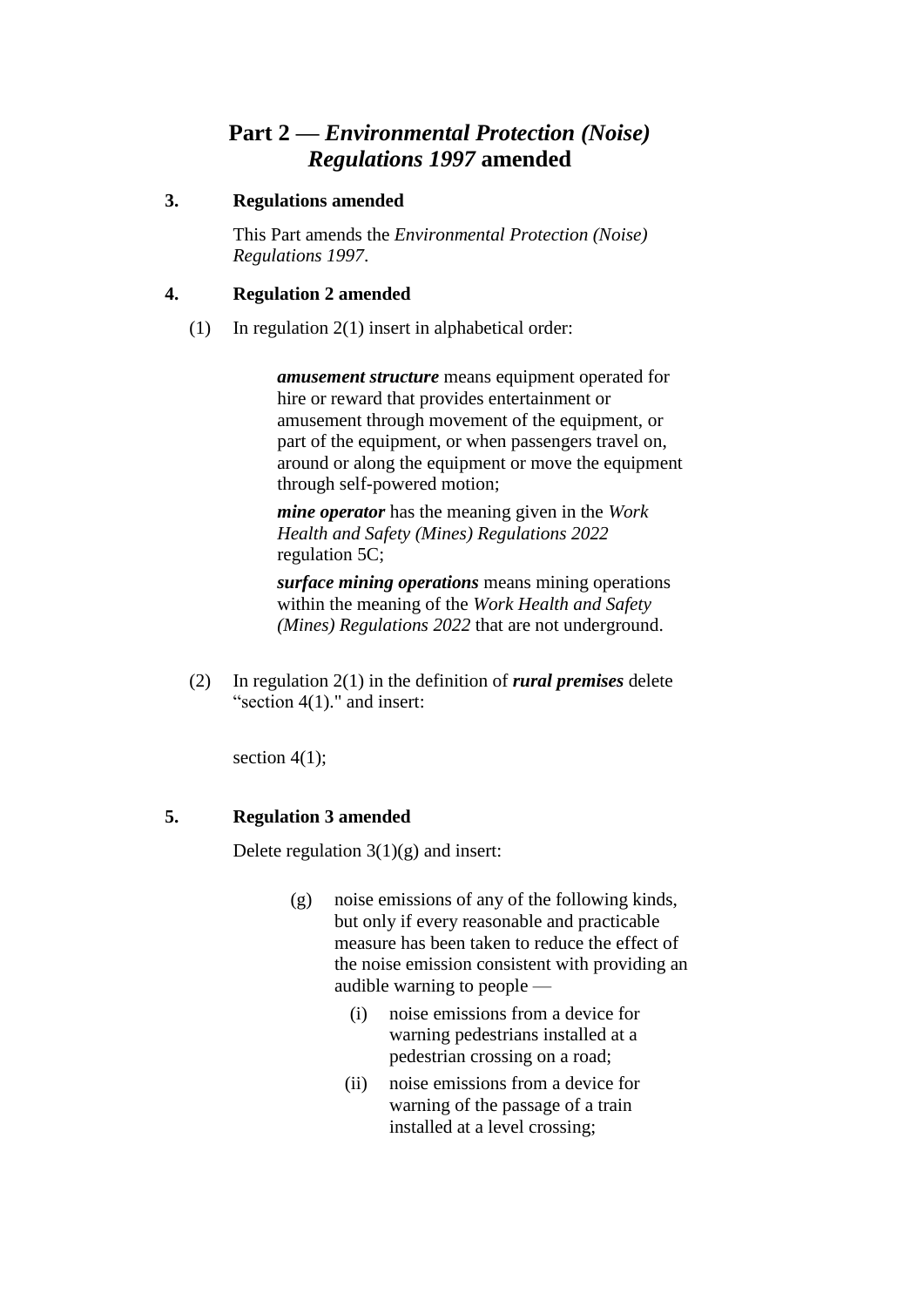- (iii) noise emissions from a safety warning device fitted to a building as a requirement of the Building Code as defined in the *Building Regulations 2012* regulation 3;
- (iv) noise emissions from an audible warning device installed at a mine for the purpose of giving a blast warning referred to in the *Work Health and Safety (Mines) Regulations 2022* to warn of a public nuisance or danger.

### **6. Regulation 11 amended**

(1) In regulation 11(8) delete "out in accordance with the *Mines Safety and Inspection Regulations 1995* regulation 8.28(4)." and insert:

 $out -$ 

- (a) as part of surface mining operations for the purposes of removing obstructions in crushers, or making workings safe, or for firing misfired holes; and
- (b) with the consent in each case of the mine operator.
- (2) In regulation 11(10) delete "in accordance with the *Mines Safety and Inspection Regulations 1995* regulation 8.28(4)" and insert:

as described in subregulation (8)(a) and (b)

## **7. Schedule 1 amended**

In Schedule 1 Part B item 6 delete "structures within the meaning of the *Occupational Safety and Health Regulations 1996*." and insert:

structures.